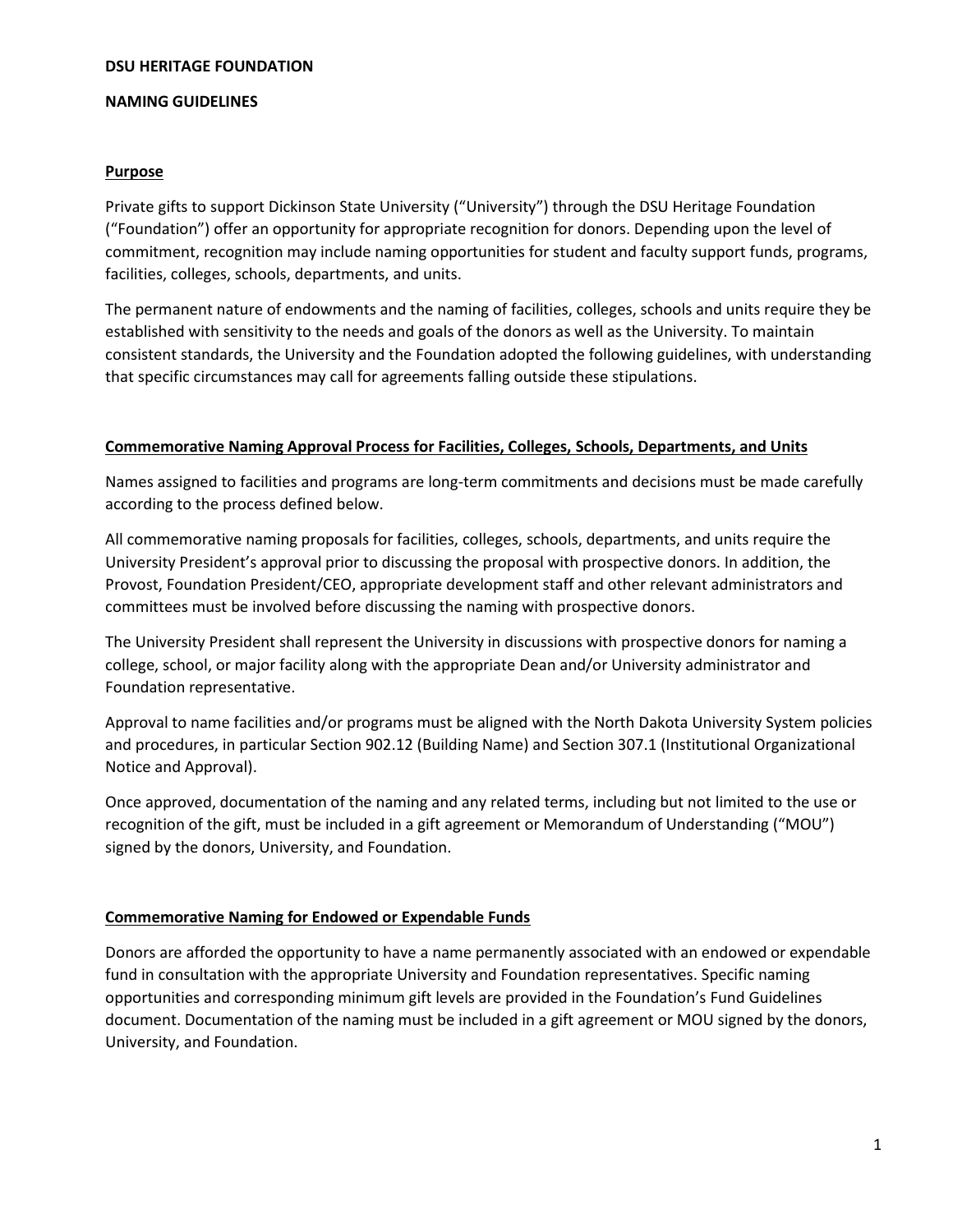#### **DSU HERITAGE FOUNDATION**

#### **NAMING GUIDELINES**

### **Naming Funds and Deferred Gifts**

Revocable and irrevocable deferred commitments may establish a named fund using the face value amount of the current named fund minimums. Language in the MOU will indicate that if the eventual gift amount is lower than the funding minimum at the time the gift is realized, then the University and Foundation must decide to either (a) invest the fund until it reaches the desired fund minimum, or (b) use the fund for a similar purpose at a lower fund amount. The University and Foundation would work closely to ensure the proper administration of these named endowed funds and to satisfy the donor's intent.

## **Duration**

The duration of a benefactor's or honoree's naming recognition will be agreed to in a gift agreement or MOU. An approved name supported by an endowment shall be considered perpetual. For a Facility or other internal or external space, the duration may be a specified period of years or continue for as long as the Facility or other space is used in the same manner or for the same purpose for which the naming occurred. Upon demolition, replacement, substantial renovation, change in designation of purpose, or similar modification of a named Facility or space, the University may deem that the naming period has concluded. The appropriate University representative will make all reasonable efforts to inform in advance the original benefactors or honorees or their surviving family members when the naming period is deemed to have concluded.

## **Removal or Change of Name**

Naming recognition is provided to donors who exemplify the attributes of integrity and civic leadership. If a donor for whom a University naming commitment has been made violates these standards, the University President, in consultation with the Foundation, may elect to remove the donor's name from the naming opportunity. Any facility naming authorized by the State Board of Higher Education, State of North Dakota, can only be revoked by a vote of that body.

Alternatively, unforeseen circumstances may make it impossible for a donor to complete a gift commitment after that commitment has been recognized by placing a name on an endowed fund, facility, college, school, departments, or unit. The Foundation will make every reasonable effort to work with the donor to create a plan for completion of the commitment. However, in certain circumstances it may be necessary to remove the donor's name from the naming opportunity.

## **Signage**

The purchase and installation of all donor recognition must be coordinated with the Foundation, University Facilities Management, and University Relations and be in compliance with campus design standards. SBHE Policy 907 Plaques should also be adhered to.